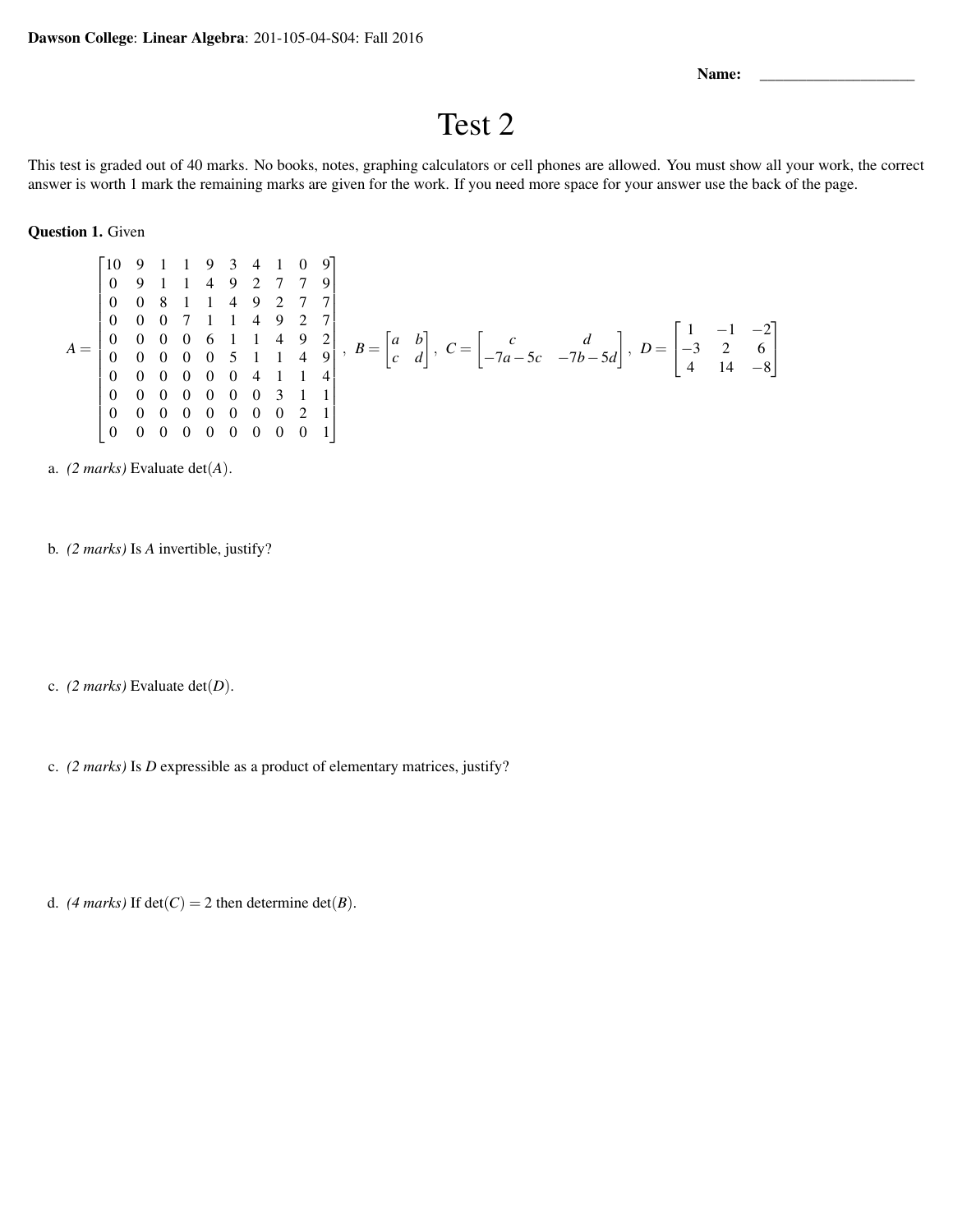Question 2. Given

|  |                                      | $\rm 0$        | 0                        | $2\vert$                                   |
|--|--------------------------------------|----------------|--------------------------|--------------------------------------------|
|  | $\begin{matrix} 0 \\ 0 \end{matrix}$ | $\frac{3}{5}$  | $\overline{\mathcal{A}}$ |                                            |
|  |                                      |                | $\overline{6}$           | $\begin{array}{c} 0 \\ 0 \\ 8 \end{array}$ |
|  |                                      | $\overline{0}$ | $\overline{0}$           |                                            |

a. *(4 marks)* Evaluate det(*A*).

b. *(4 marks)* Evaluate det $(\text{adj}((3A^T)^{-1}))$ .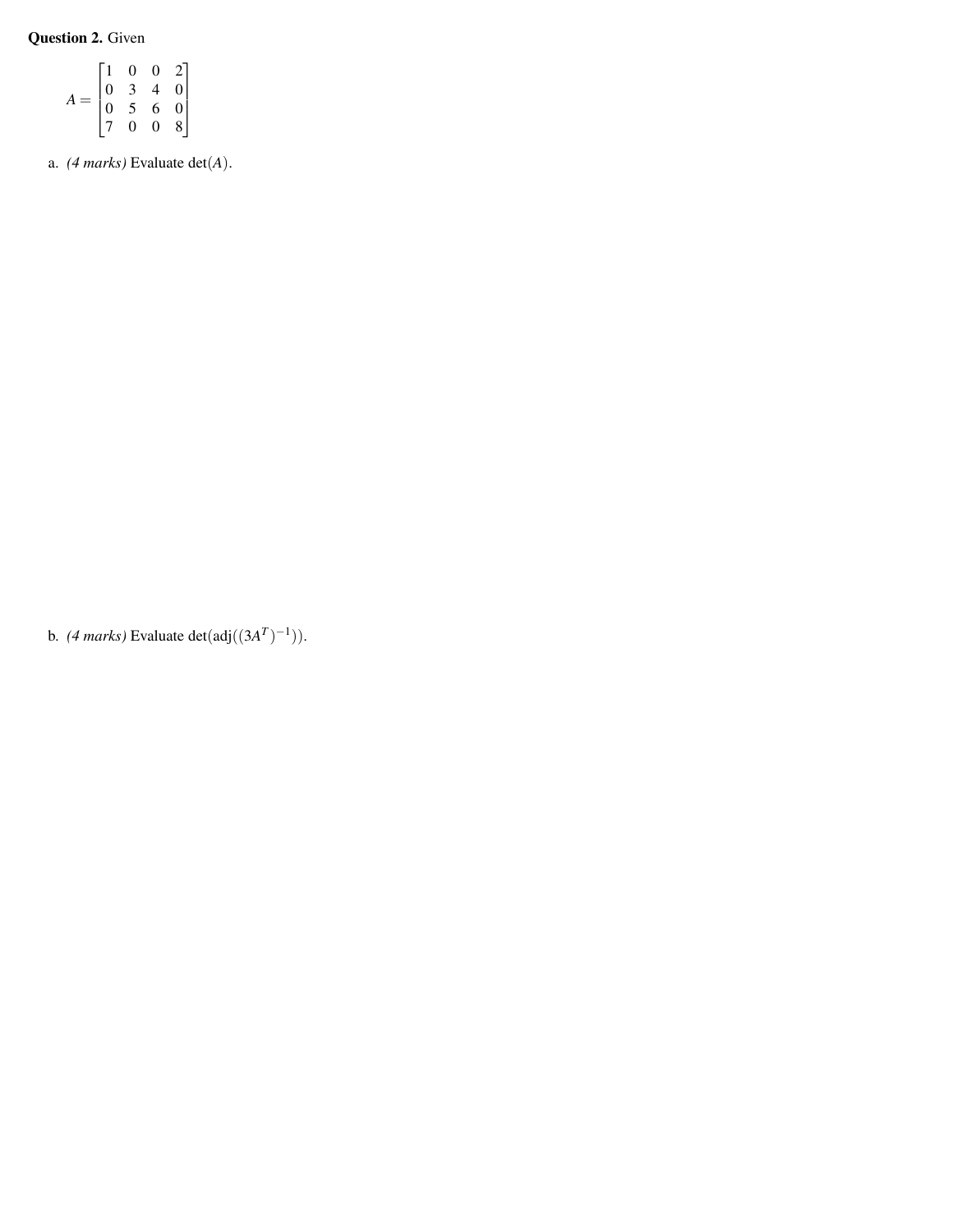Question 3. *(5 marks)* Express the following matrix as a product of elementary matrices

 $A =$  $\sqrt{ }$  $\overline{\phantom{a}}$ 1 0 1 0 0 1 0 2 0 1  $|\cdot$ 

**Question 4.** Prove: If  $A<sup>T</sup>A = A$  then

a. *(2 marks) A* is symmetric,

b.  $(2 \text{ marks}) A = A^2$ ,

c. *(2 marks)*  $det(A) = 0$  or  $det(A) = 1$ .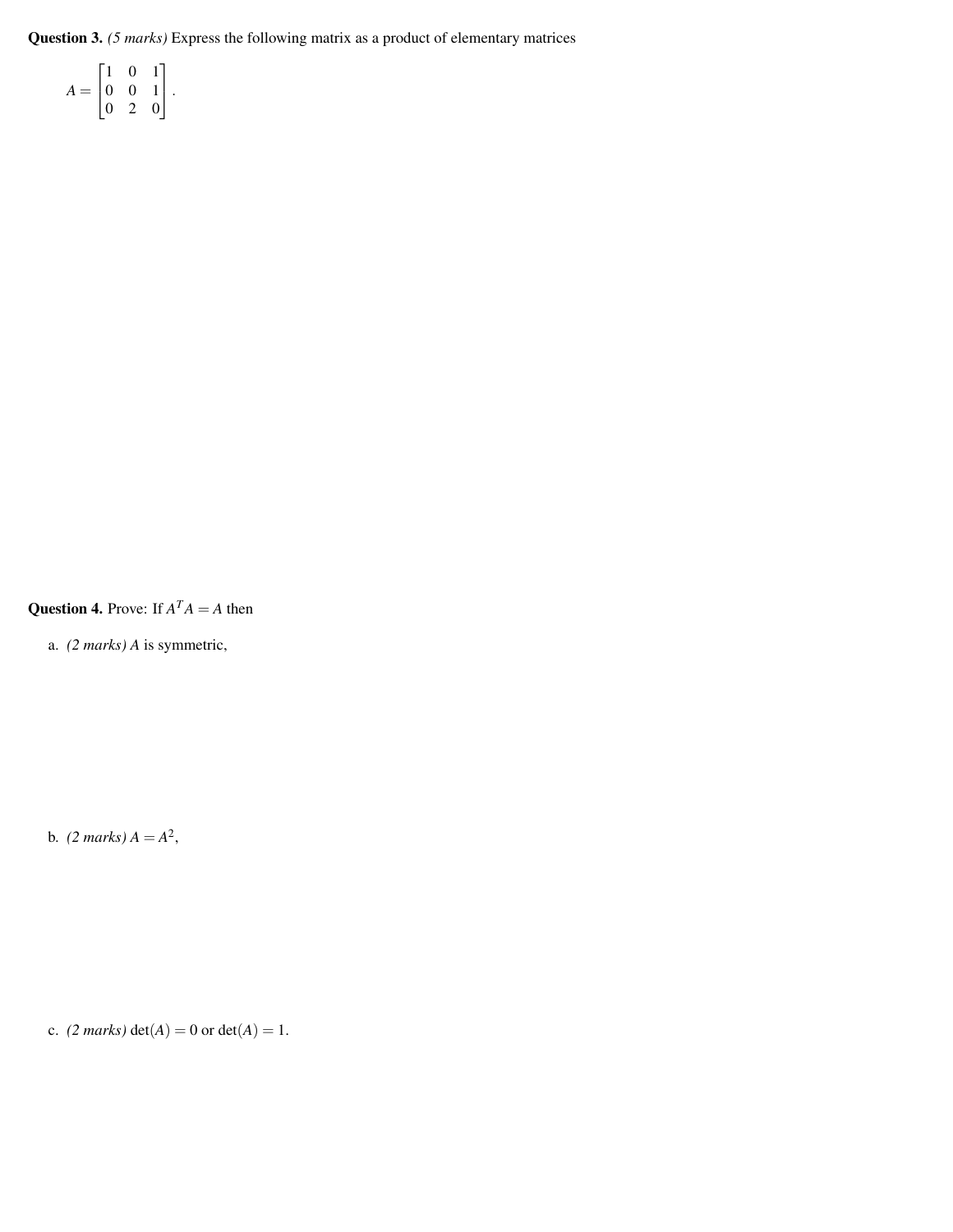Question 6. Consider the following system:

$$
\begin{array}{rcl}\nx & - & 2y & + & 3z & = & 5 \\
& - & 4y & - & 2z & = & 6 \\
& & 3z & = & 1\n\end{array}
$$

a. *(1 mark)* Write the above system as a matrix equation.

b. *(4 marks)* Find the inverse of the coefficient matrix using the adjoint.

c. *(1 mark)* Solve the system using the inverse of the coefficient matrix.